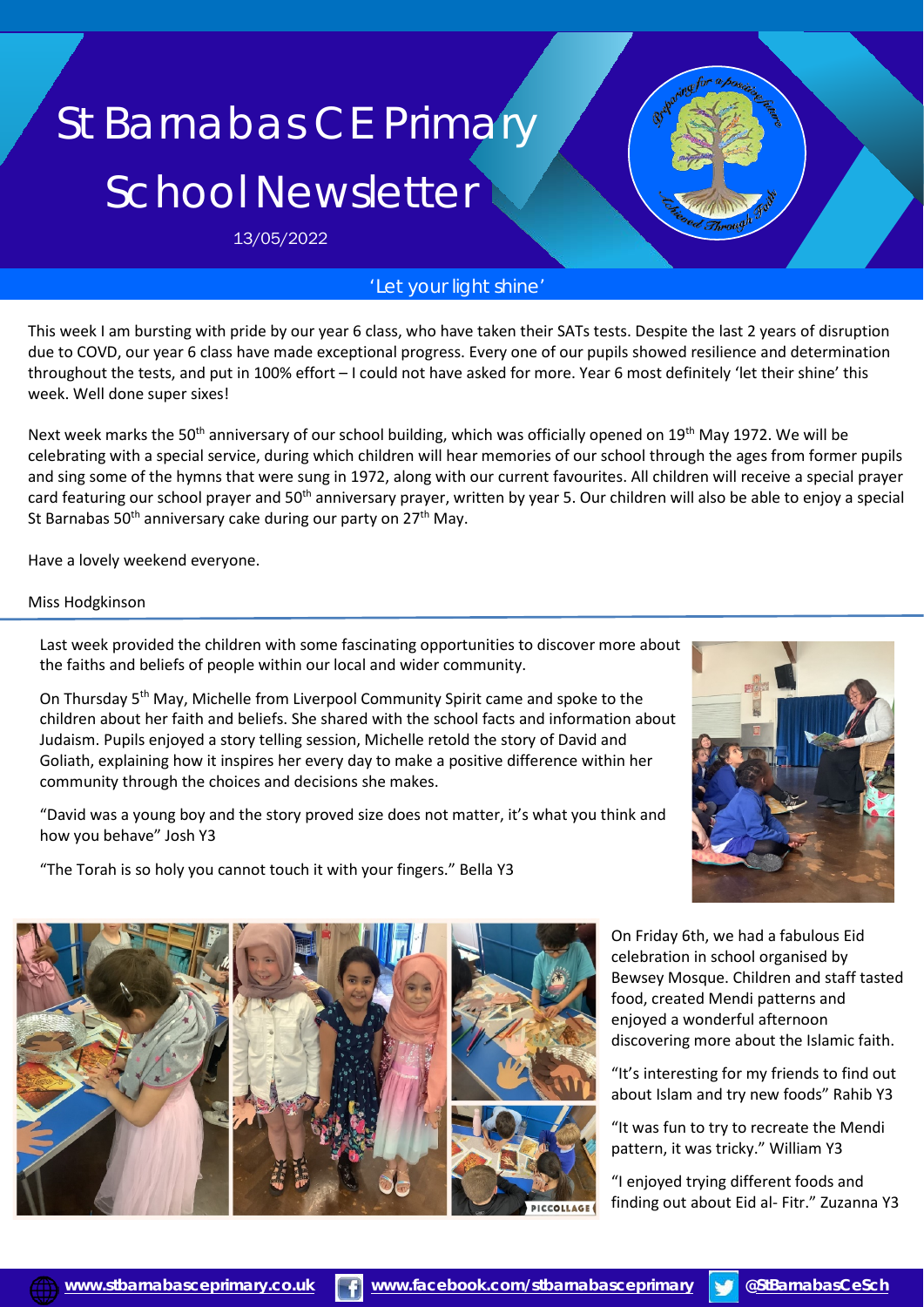## *Our Christian value for this half term is:*

## *'Service'*

 This week we pray for all those who are ill and those who are caring for loved ones.

"Serve him with all your heart and with all your soul."

## **Joshua 22v5**

# **This week's big question is:**

"Do we only show service because we have to?"

#### *Parking Issues*

We are currently experiencing some parking issues on Collin Street. Construction workers, who are currently based on the hospital site, are causing the issues. We have made the hospital and the council aware of the issue and expect it to be resolved soon. Please take extra care when crossing the road.

#### *Be on time!*

 each day builds up to large amounts of lost learning Being on time to school, every day is really important. Children who are late miss vital learning and are picking up bad habits that could affect their future employability. Being just a few minutes late over a school year.

| Minutes late per day | Days of lost learning in<br>a year |
|----------------------|------------------------------------|
| 5 minutes            | $3\frac{1}{2}$ days                |
| 10 minutes           | 7 days                             |
| 15 minutes           | 10 days                            |

**Please make sure your child is in school by 8:45am** 

Many of our e safety messages are aimed at our older children. This week, we focus on our early years and how important it is that parents and carers recognise not only the benefits of technology but also the dangers. This week's guide

*Staying Safe Online*

gives tips for under 5's about screen time, blocking in app



We are looking forward to holding our second virtual book fair next week with [www.booksforbugs.co.uk,](http://www.booksforbugs.co.uk/) where parents can buy books for their children, at fantastic prices! There are 1000's of books at only £2.50 including many top titles from baby books through to teen books.

All orders placed during our book fair will be delivered to school for free (please type in the school address in the delivery address section) and also school will be able to earn a free book for every five books purchased by parents/carers.

Please place your order between Monday 16<sup>th</sup> May and Sunday 22<sup>nd</sup> May (or you'll be charged for delivery).



ľ